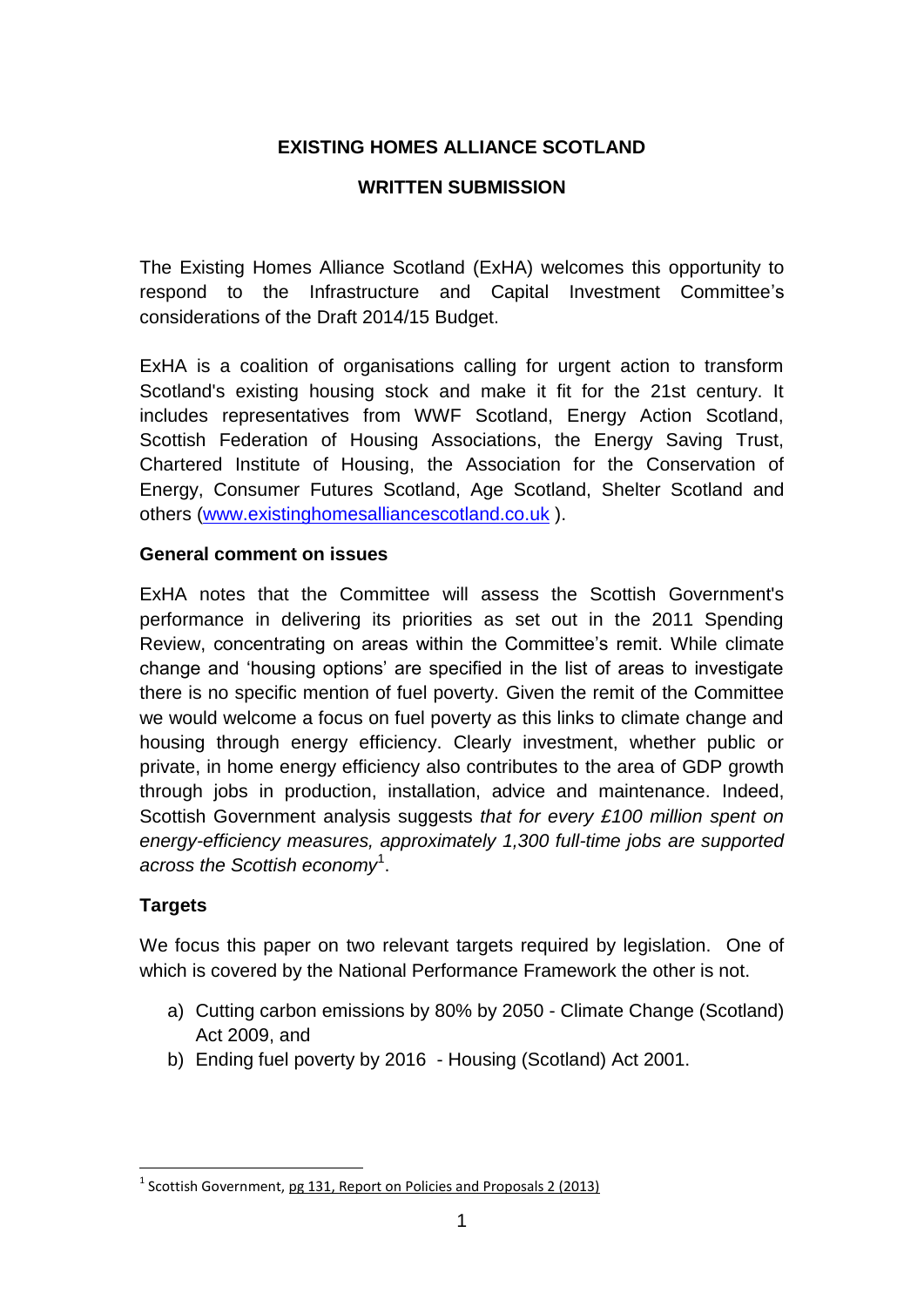# **a) Climate Change Targets**

The first two legally binding annual  $CO<sub>2</sub>$  reduction targets reported under the Climate Change Act (Scotland) 2009 have been missed. Furthermore, to reach the Government's interim target of 42% reduction by 2020 (over 1990 levels) it has been estimated that over 5 times the current rate of investment is required<sup>2</sup>. This significant gap between the budget required to reach the 2020 target and that available is cause for ongoing concern and it is unclear how the legally binding climate change targets will actually be met.

Meanwhile, the *purpose target* on sustainability shows that the Government is moving in the right direction, in that is it showing decreasing carbon outputs. Given the failure to meet the climate change targets above this must call into question the suitability of the presentation of the indicators under the sustainability *purpose target.* 

# **b) Fuel poverty targets**

The Housing Act 2001 creates a legislative requirement on Scottish Ministers to **end** fuel poverty by 2016 *as far as is reasonably practicable* yet there are no indicators within the NPF which adequately measure progress in this cross-cutting policy area. There are also significant gaps in understanding in terms of how many households are in fuel poverty, what level of spending is required to end it*,* and how much is in fact currently being spent upon it.

### **How many households in fuel poverty?**

The main fuel poverty charity, Energy Action Scotland, argues that around 900,000 households are now in fuel poverty in Scotland. This is based partly upon a Scottish Government calculation estimating that for every 5% rise in fuel costs another 46,000 households would end up in fuel poverty, and partly on existing data. However, we would note the figure is based on a 5% price rise and all other factors being equal. It therefore ignores the recent, severe and ongoing changes in household incomes in terms of unemployment, underemployment and real-terms wage and benefits cuts. The total is therefore likely to be much more stark and create an even greater imperative for adequate government spending on fuel poverty. Work is required to better understand the scale of the problem and build targets into the NPF related to this.

### **How much is required to tackle it?**

What an adequate level of spending on fuel poverty would be is debated annually. The figure of a combined spend of £200m per year was first

<sup>1</sup> <sup>2</sup> WWF Scotland, Mind the Gap: Funding Home Energy Efficiency to deliver Scotland's Climate Change and Fuel Poverty Targets – an analysis of the investment challenge ( October 2012)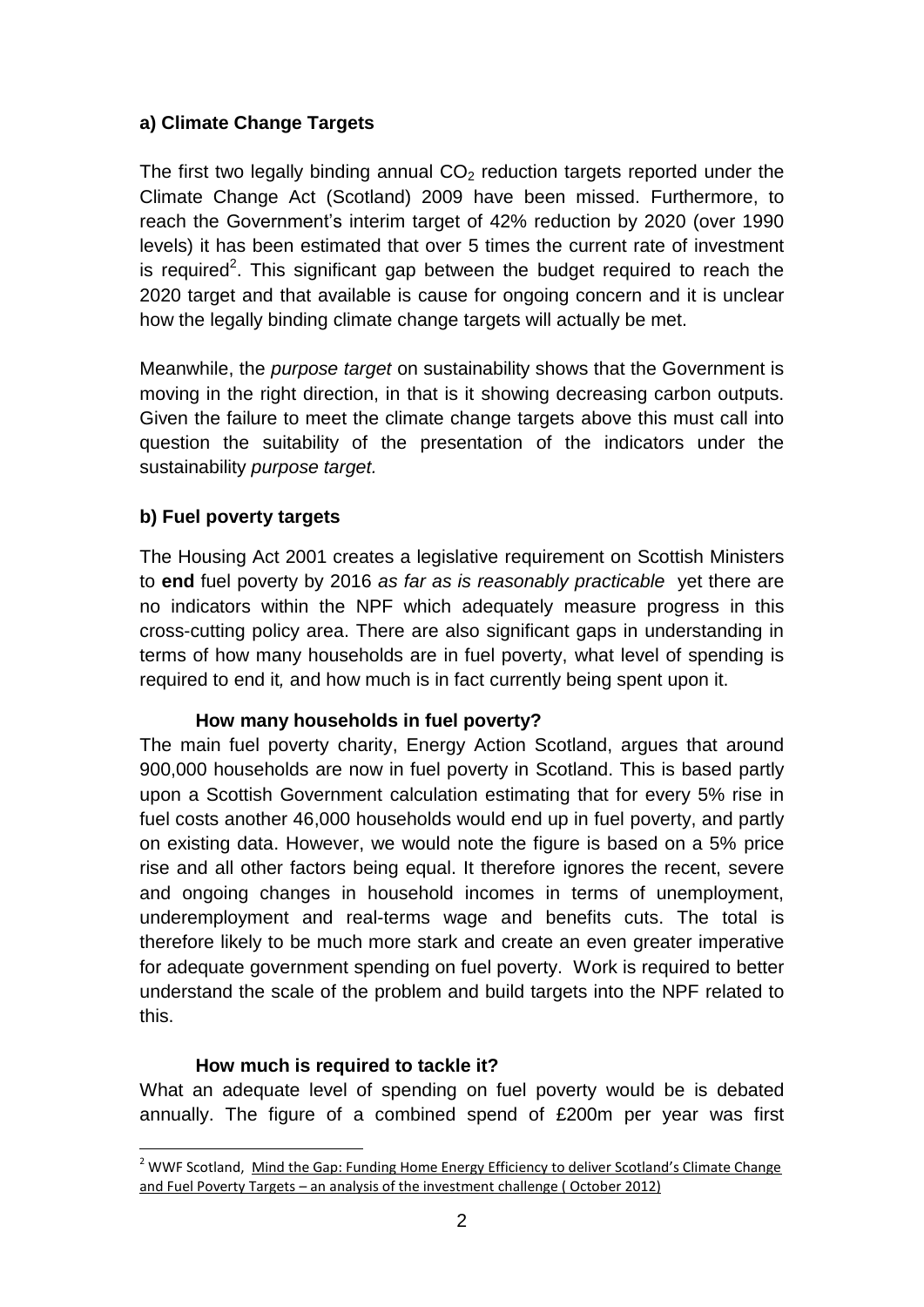suggested by EAS and subsequently supported by the Energy Environment and Tourism Committee in the budget scrutiny process in 2011.

It is also the figure used by the Scottish Government to say what is available when public spend is combined with projected injections by energy companies through the Energy Company Obligation (ECO)<sup>3</sup>.

However, it should be noted that the EAS estimate of £200m per year was based on a ten year programme funded at that level from 2006 to 2016. Annual funding has fallen short of that since 2006 and therefore an annual sum greater than £200m per annum is clearly now required – EAS's latest estimate is in the region of £300m per year.

ExHA believes further research is required to assess how much combined spend is actually required in the field of fuel poverty, what the outcomes of such spending should be, and what share of this must come from the Scottish Government Budget.

In the meantime, and in the knowledge that current and historical funding levels have been significantly lower than necessary, we back calls for *at least* £100 m per year from the Budget based upon Government estimates of how much this could lever in from energy companies' ECO spending (see below).

### **How much is being spent?**

The Scottish Government has committed £79 m each year for the next two years to fuel poverty programmes. This represents a continuation of the current level of spending which is to be welcome in the wider economic context and general budget constraints. However, this does not imply that it is sufficient.

With the Scottish Government projected spending of £60m (from the total of £79m), on Area-Base Schemes (ABS) in 2013-14 and an estimate by Government of a ratio of 3:1 of ECO to Scottish Government spending on ABS, the initial figure of a combined £200m per annum figure may be reached. However, it is unclear whether this ratio of 3:1 is being, or will be, delivered and therefore we have no accurate estimates of actual or projected combined spending.

Moreover, there has been a reported underspend of £5m by local authorities who are tasked with the roll out of the ABS. Such an underspend should also be multiplied by a factor of 3 and deducted from total estimated spending to account for assumptions based on the 3:1 ECO injection ratio. The reasons

**.** 

<sup>&</sup>lt;sup>3</sup><http://www.scotland.gov.uk/Resource/0042/00425697.pdf>